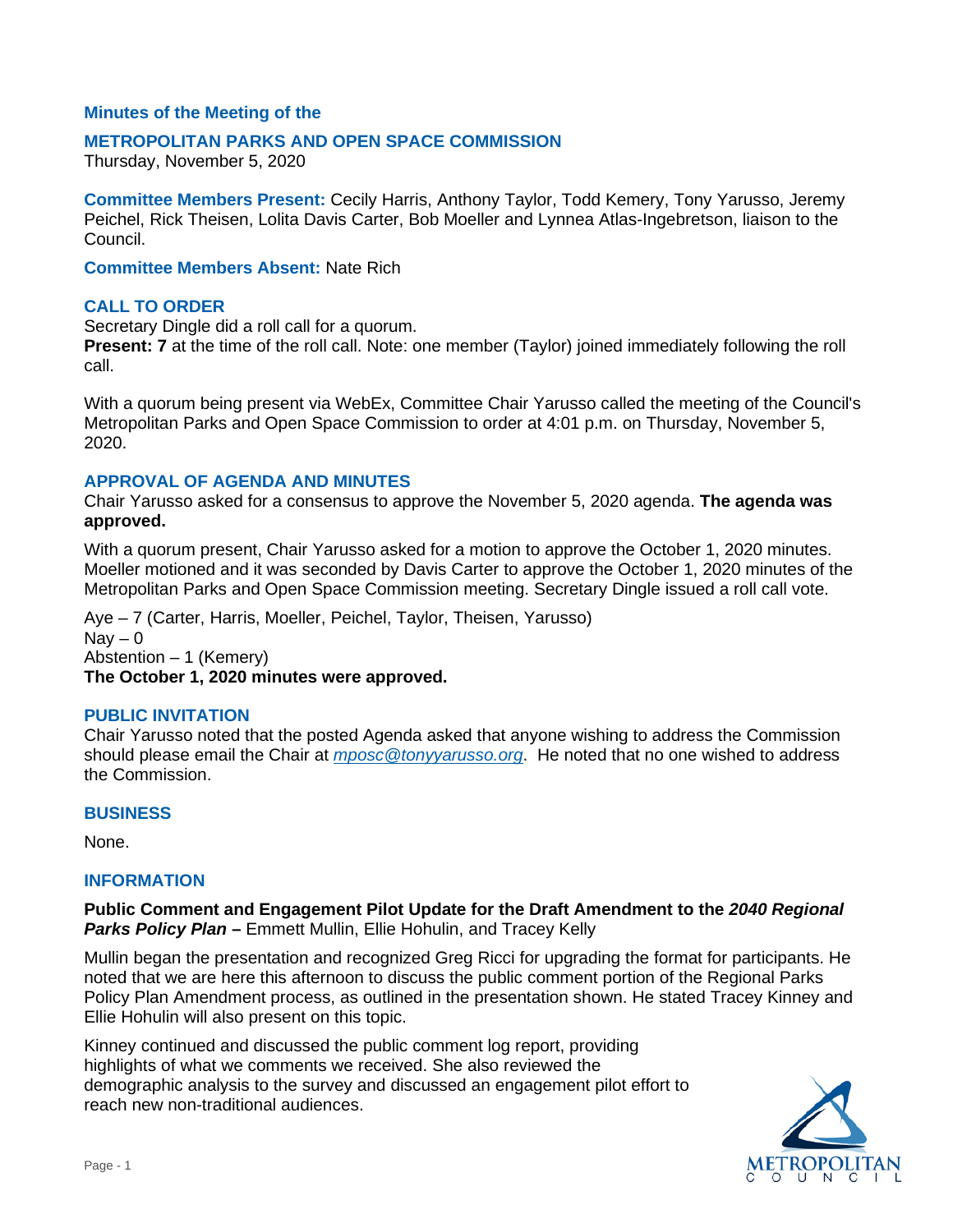Hohulin discussed additional outreach and engagement done with many organizations listed in the presentation. She also shared about the video challenge that was part of this process.

Kinney discussed next steps outlined in the presentation.

Mullin stated staff will 'tee' up areas where we're looking for additional insights at the joint CDC/MPOSC meeting on November 16, 2020.

Atlas-Ingebretson stated she's grateful for the work and planning that was done for this effort, however, she is disappointed in the lack of representation of responses from diverse populations – so the question may be – have others reflected on this concern? She then asked, what are other's thoughts on the lack of representative voices in the on-line survey? She noted staff may want to ask the implementing agencies as well.

Kinney agreed and noted that demographic analysis only covers survey responses. This approach may not be the best tool to gather input for underserved populations. She also mentioned that this is a baseline analysis that hasn't been done before and we have more to learn.

Atlas-Ingebretson shared her experience with surveys in general, which is that they are not very inclusive. This presents an opportunity for how we can do it differently next time. She suggested we have to figure out a new way of doing reaching a more representative audience – maybe a mix of approaches, or another tool, etc.

Chair Yarusso asked Atlas-Ingebretson, when doing public engagement on other areas, i.e., transportation, has she seen better participation? Atlas-Ingebretson stated no, it was probably worse. She believes this is a consistent issue across the government sector and not just a Metropolitan Council issue.

Mullin noted that at the beginning of this process, Atlas-Ingebretson challenged staff to exercise our 'outreach muscle', reaching beyond traditional audiences and approaches. He feels staff rose to that challenge and discussed many of the non-traditional efforts put forth during this process.

Davis Carter asked, have we ever asked community members how they would prefer to be reached? What tool would work best for them? Vandegrift responded that was a big part of the pilot project. Staff asked many diverse groups how they wanted to be engaged and this resulted in many great public conversations and comment letters. We hope this demographic analysis provides evidence of why the pilot program was necessary. She discussed the work the interns did as well and she expressed a desire to build on this. She stated that this process is challenging and it would help to have additional funds to continue this engagement work.

Harris complemented staff and noted that this has all been done during a pandemic. She feels there are certain communities that are hard to reach. She discussed reaching out to civic groups that are respected in the community and have relationships with the audiences we seek to reach.

Moeller added that he appreciates the work that staff has done and yet also feel disappointed with the low input from minority communities. He suggested going into schools with diverse populations. He noted that COVID has definitely added to the challenge.

Taylor asked about additional resources, what does that mean? Kinney responded that we are looking for more staff/budget in order to expand our reach.

Taylor complimented staff as well on their thoughtfulness and commitment. He stated we need to identify organizations that we want to build a better relationship with and they suggested that we need to start now to develop those relationships prior to asking for their engagement.

Atlas-Ingebretson echoed these comments. She suggested that it would be helpful to update our presentation to provide policy makers with a deeper understanding of the how/what/ and why methods were used.